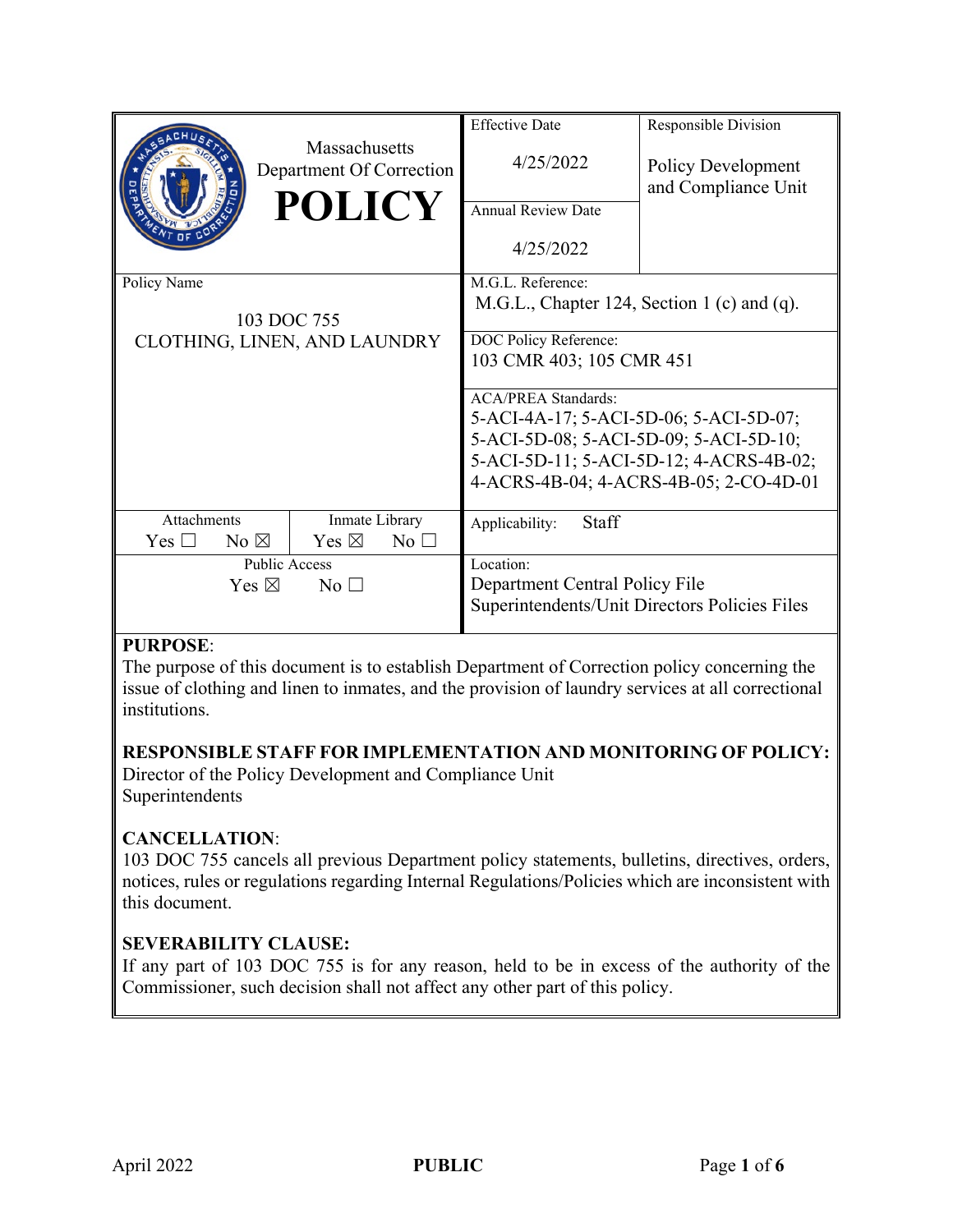# **TABLE OF CONTENTS**

| 755.01 | <b>General Policy</b>          | 3              |
|--------|--------------------------------|----------------|
| 755.02 | <b>Institutional Controls</b>  | 3              |
| 755.03 | Clothing                       | 3              |
| 755.04 | <b>State Clothing Issuance</b> | $\overline{4}$ |
| 755.05 | Linens and Bedding             | 5              |
| 755.06 | <b>Laundry Services</b>        | 6              |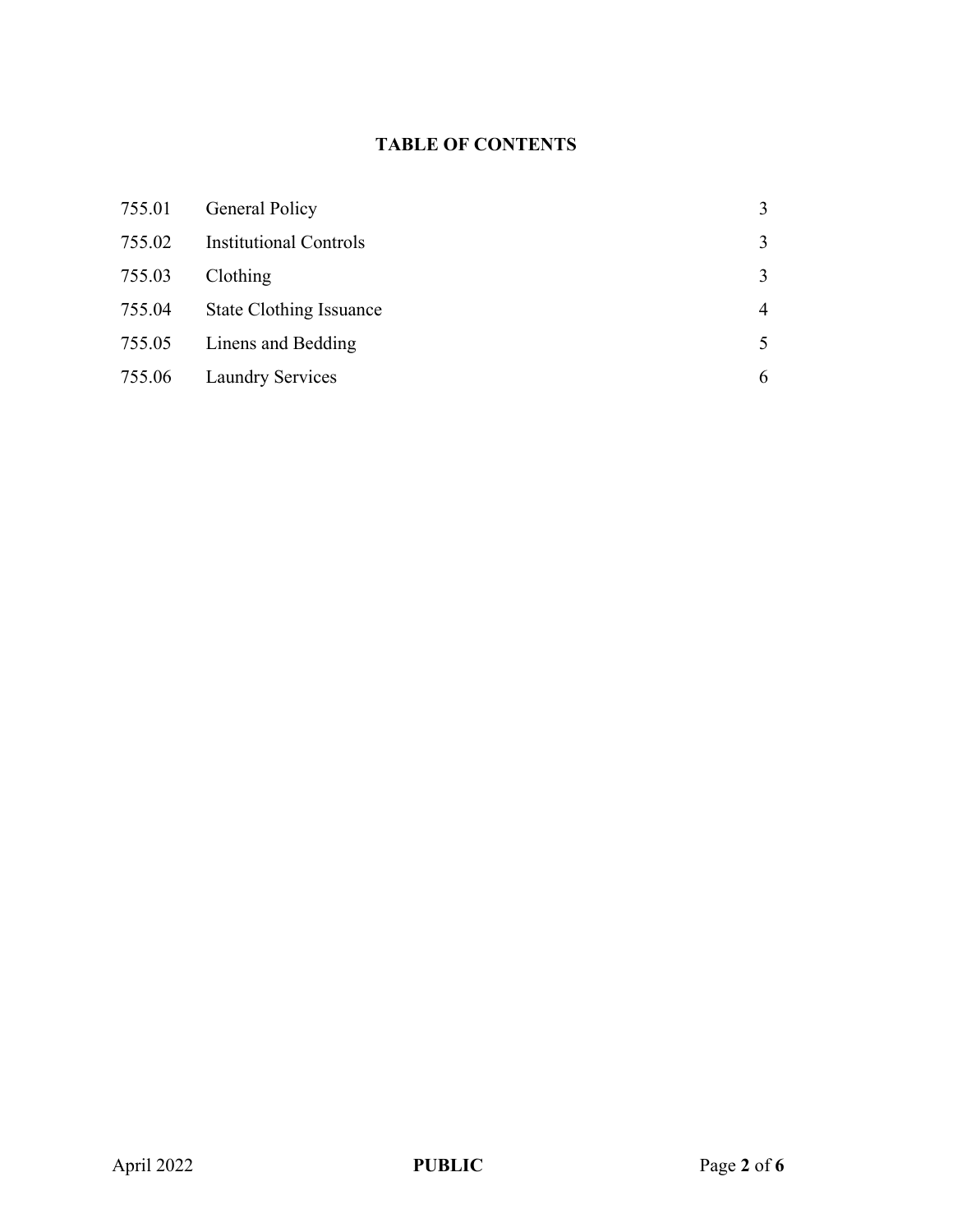### **755.01 GENERAL POLICY**

The Department of Correction shall make every effort to comply with all applicable sanitation as required in 105 CMR 451, *Minimum Health and Sanitation and Inspection Procedures for Correctional Facilities*, and personal hygiene concerns related to inmate clothing, bedding, linen, and laundry.

## **755.02 INSTITUTIONAL CONTROLS**

Each institutional Superintendent shall ensure that, at a minimum, the following are provided:

- 1. The appointment of an employee to be responsible for the supervision of the issuance, and laundering, as required, of clothing, bedding, and linen.
- 2. Appropriate storage area for the clothing, bedding, and linen, and such stores exceed that required for institution's maximum population.
- 3. A system of accountability for inmate clothing, bedding, and linen to include an inventory process and a recording of issuance and return.
- 4. The issuance and/or return of all clothing, bedding, and linen shall be documented in the Inmate Property module of IMS and in accordance with 103 CMR 403, *Inmate Property*.

### **755.03 CLOTHING**

Each superintendent shall develop written procedures to ensure that, at a minimum, the following are provided:

- 1. The issuance of suitable clothing to all inmates to preserve health and comfort at all times of the year. Clothing is properly fitted, climatically suitable, durable, and presentable.
- 2. Inmates assigned to special work areas are clothed with special/protective clothing in accordance with work assignment and that such seasonal clothing be issued as weather conditions require.
- 3. Inmates assigned to a restrictive housing unit shall be issued clothing that is color-coded differently from that of the general population. Institutions with restrictive housing units shall develop written procedures designating the color to be used and the process by which the clothing will be issued.
- 4. All clothing, standard, special or civilian, be properly recorded and inventoried as per 103 DOC 755.02 (3) and (4).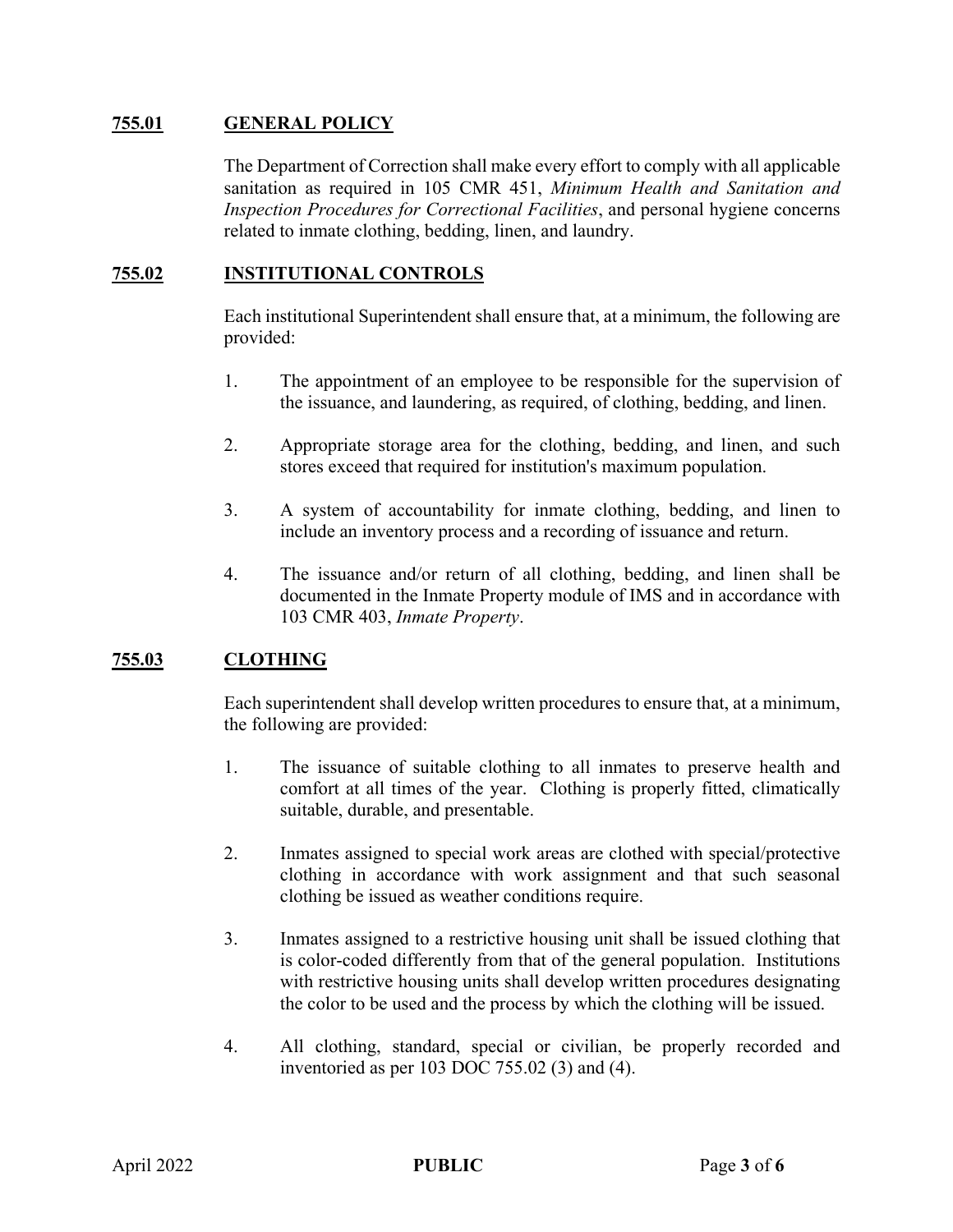#### **755.04 STATE CLOTHING ISSUANCE**

The initial issue for inmate clothing is accomplished at the receiving institutions at the onset of incarceration with the exception of items marked *seasonal* or *site specific*; which shall be retained by the inmate throughout any Departmental transfer. Items listed as seasonal or site specific may be retained by the transferring institution upon the inmate's transfer and reintroduced to inventory. Supplementary issues to the initial issuance should only be accomplished on an in kind basis, meaning a one for one exchange. Exchanges should only be made if warranted by normal wear, or change in security classification (i.e., restrictive housing placement). Special care must be taken to ensure that deliberate destruction of clothing is limited, and reimbursement is made for deliberate misuse.

- 1. The initial issue for male inmates housed in maximum and medium security level institutions is comprised of:
	- (3) Elastic waist pants (site specific)
	- (3) V-neck pocketed pullover (site specific)
	- (5) Crew-neck Tee shirts
	- (5) Under shorts
	- (5) Pairs of socks
	- (1) Sneakers (deck shoes)
	- (1) Winter jacket (seasonal)
	- (1) Laundry bag
	- (1) Wash cloth
	- (2) Towels

Minimum and pre-release security level initial issues will be the same except that the elastic waist pants will be replaced with denim dungarees, and the V-neck shirts will be replaced with chambray shirts.

- 2. The initial issue for female inmates is comprised of:
	- (3) Elastic waist jeans
	- (5) T-Shirts
	- (1) Sweatshirt
	- (5) Bras
	- (5) Briefs
	- (5) Pairs of socks
	- (1) Housecoat
	- (1) Pair of shower shoes
	- (1) Pair of sneakers
	- (1) Winter jacket (seasonal)
	- (1) Laundry bag
	- (1) Wash cloth
	- (2) Towels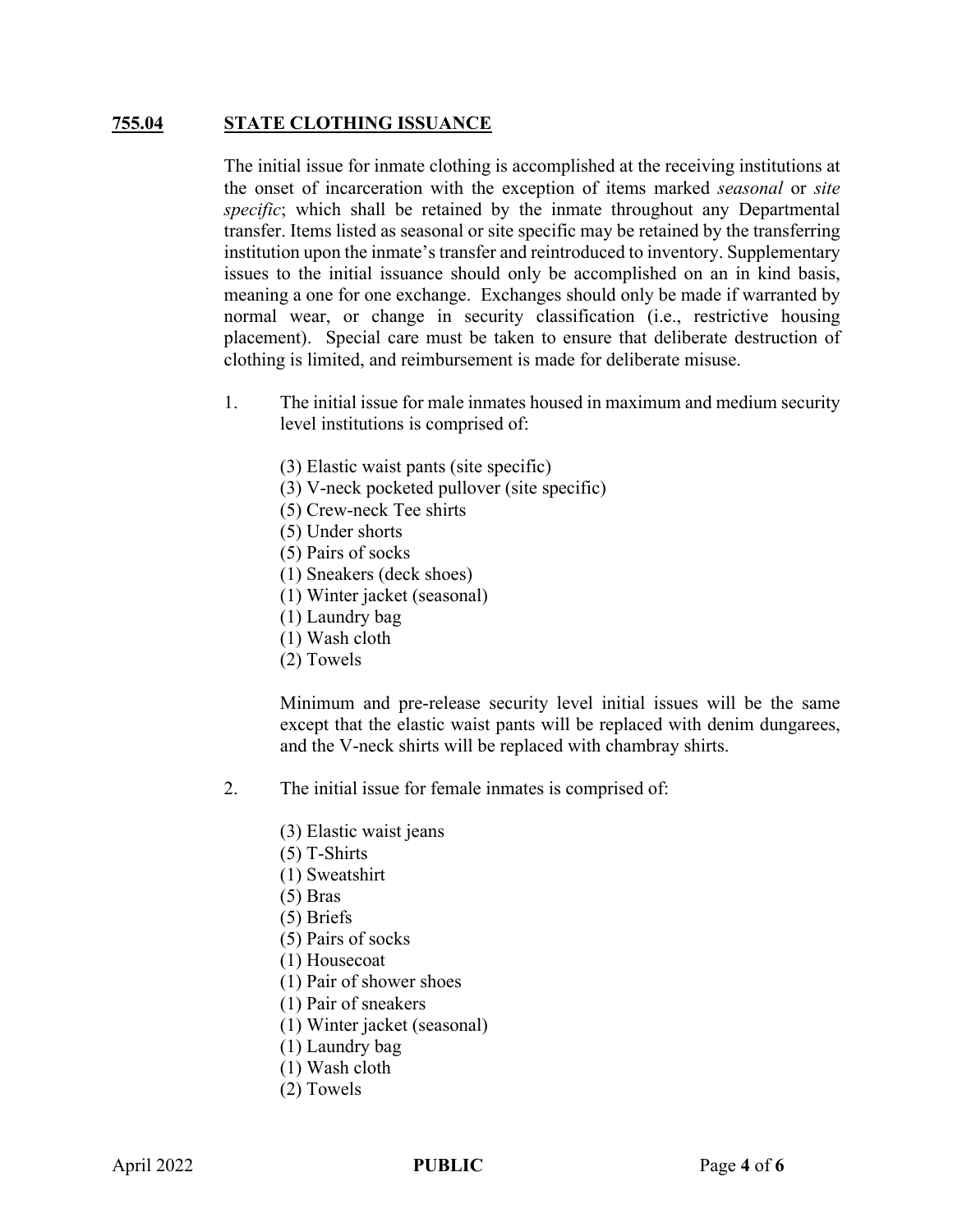Superintendents of institutions housing female offenders shall develop written procedures for issuing clothing to pregnant inmates.

- 3. The following specialty clothing will be available at Central Clothing. Inmate specialty clothing is intended for those inmates who are employed in institutional jobs that require said clothing articles and are not intended for the general population. Upon termination of employment or seasonal requirements, said articles should be confiscated, cleaned, and recycled.
	- Thermal underwear (issued to outside work crews only)
	- Stocking cap (issued to outside work crews only)
	- Kitchen V-neck white shirts
	- Kitchen elastic waist white pants
	- Kitchen aprons
	- \* NOTE: Under no circumstances shall returned undergarments be reissued. Should outer clothing be re-issued, it is to be properly laundered in hot water with a satisfactory detergent prior to re-issue.
- 4. Upon release of an inmate, all state issued clothing other than socks, undergarments, and the basic clothing necessities should be returned and redistributed to the institutional clothing inventory or transferred back to the committing institution.
	- \* NOTE: Under no circumstances shall returned undergarments be reissued. Should outer clothing be re-issued, it is to be properly laundered in hot water with a satisfactory detergent prior to re-issue.
- 5. All clothing issued shall be documented in the Property module of the inmate management system (IMS).

#### **755.05 LINENS AND BEDDING**

Each superintendent shall develop written procedures to ensure that, at a minimum, the following are provided:

Suitable clean bedding and linens to include one fire retardant mattress, not to exclude a fire retardant mattress with integrated pillow, sufficient fire retardant blankets to maintain comfort under existing temperature controls, two sheets, a pillow, pillowcase, two towels, and a washcloth be issued to each inmate upon commitment. The issuance and return of the above articles shall be recorded as per 103 DOC 755.02 (3).

#### **755.06 LAUNDRY SERVICES**